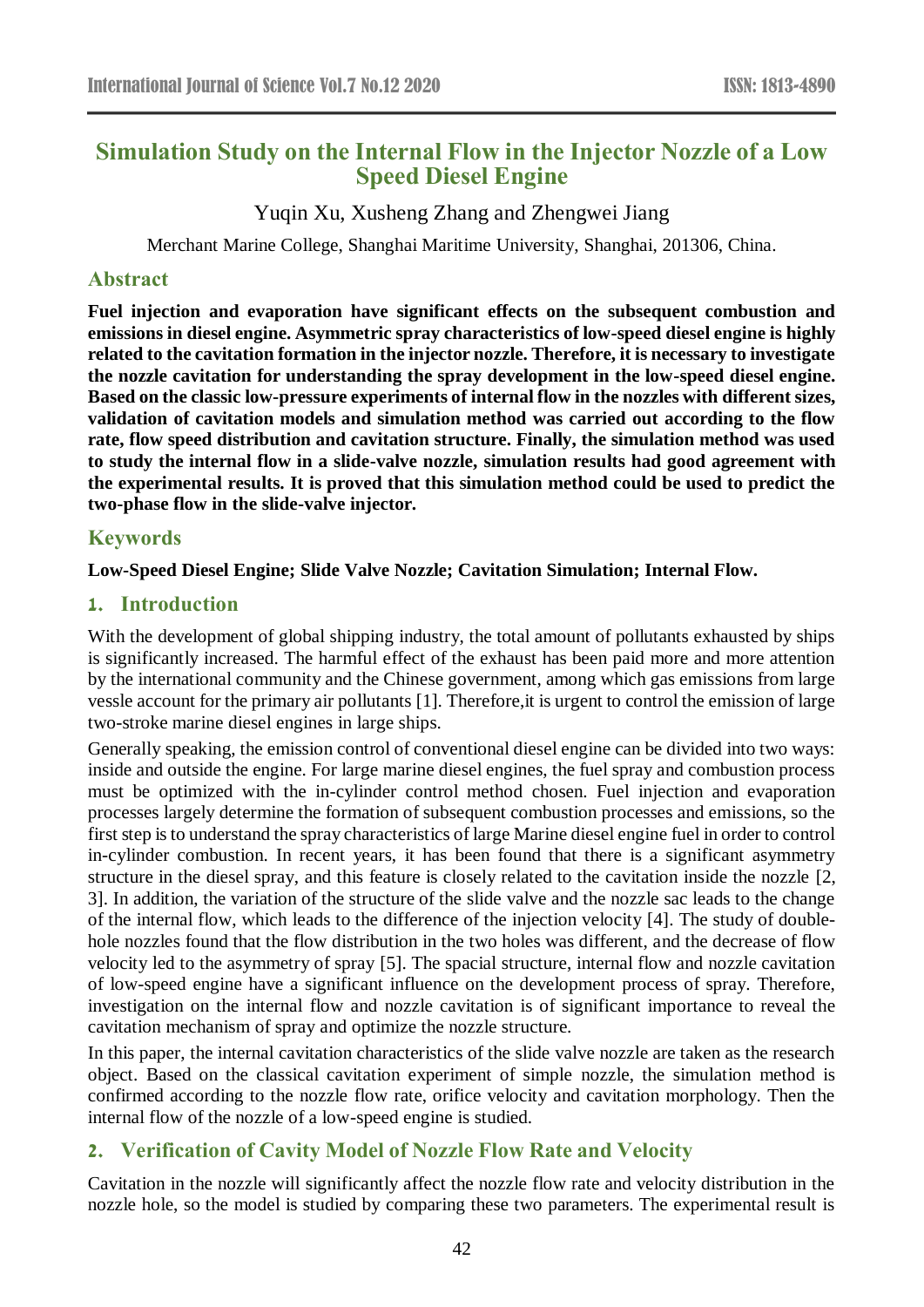Winklhofer's classic low-pressure internal flow experiment [6]. The structural dimensions of the nozzle are: hole length 1mm, hole thickness 0.3mm, fuel inlet 0.301mm, fuel outlet 0.284mm (aperture close to 0.3mm), and inlet fillet radius 0.02mm. Two-dimensional symmetric model is used for analysis, and local refine treatment is carried out on the wall and inside the nozzle hole, as showed in Fig. 1. After grid independent analysis, it is determined that the number of grids is 32390.



Fig. 1 Simulation geometric model diagram

The injection fuel was light diesel. Schnerr-sauer model, ZGB model and Singhal full cavitation model are provided in the Ansys Fluent software. Based on the experimental results of the nozzle supercavitation condition in the experiment, the simulation results using three cavitation models are shown in Fig. 2. It can be seen that the total cavitation model of Singhal has good agreement with the experimental results, which are consistent with other research conclusions [7]. The specific model settings in the simulation calculation are shown in Table 1.



Fig. 2 Comparison of calculation results of different hole models

| Set the item                 | model                         |
|------------------------------|-------------------------------|
| Two-phase flow model         | Mixture model                 |
| The turbulence model         | Realizable k - epsilon model  |
| The cavitation model         | Singhal full cavitation model |
| Entry/exit boundary          | Pressure boundary             |
| Pressure correction equation | The SIMPLEC/PRESTO algorithm  |

| Table 1 Selection of simulation model |  |  |
|---------------------------------------|--|--|
|                                       |  |  |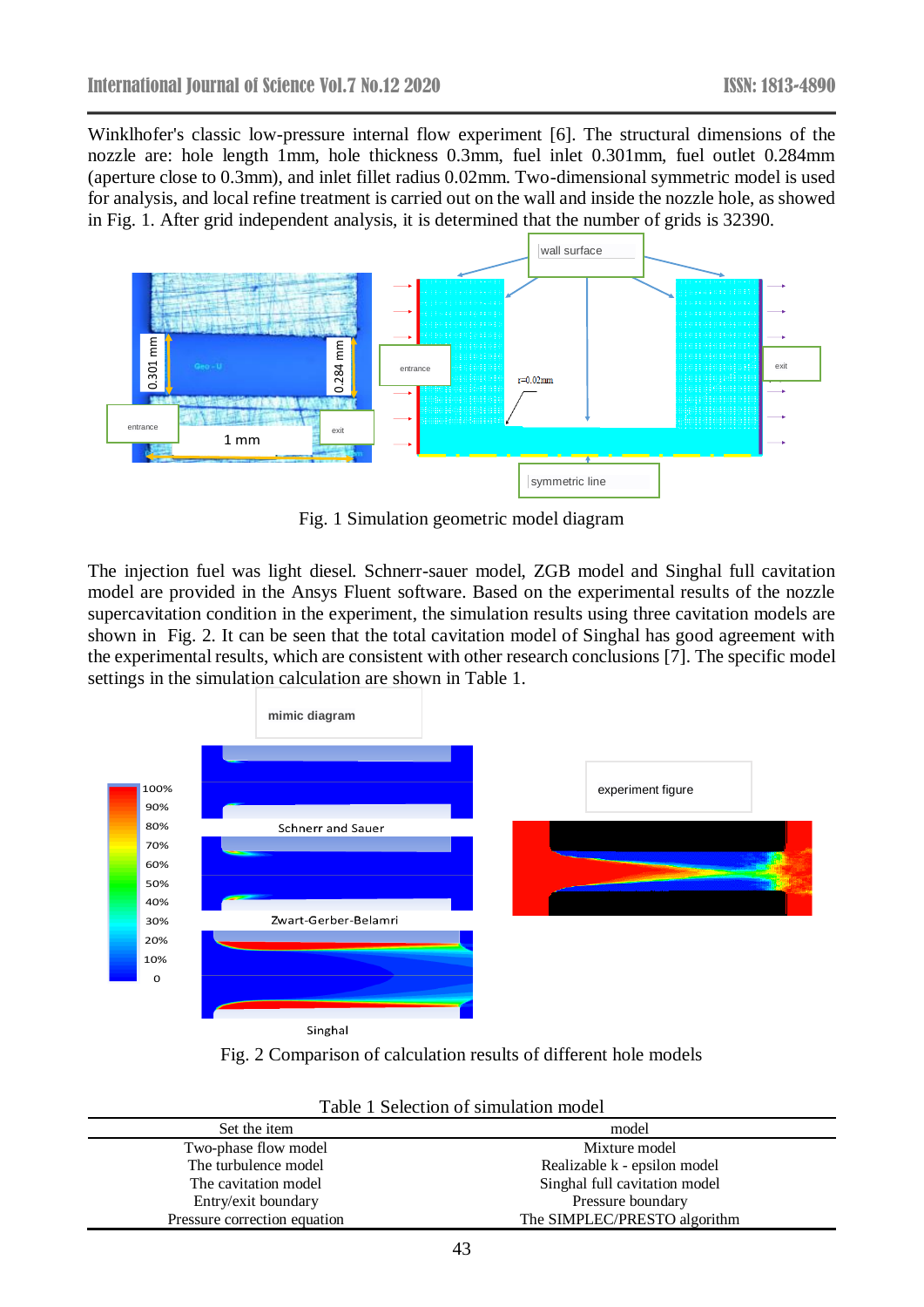The pressure setting in the simulation is consistent with the experiment. The inlet pressure is kept at 10MPa and the outlet pressure is changed between 1 and 8 MPa.As can be seen from Fig. 3, the deviation of the flow rates between experiment and simulation is less than 5%, and the simulation is in good agreement with the experimental gas-liquid two-phase distribution. When the pressure difference is over 7MPa, the supercavitaiton is completely formed, and the flow rate remains almost unchanged.



Fig. 3 Comparison of flow rate between simulation and experiment

Furthermore, the simulated velocity distribution in the hole was compared with the measurement at 53 mm away from the nozzle entrance. The comparison results are shown in Fig. 4. At two different pressures, there is slight deviation between the simulation results and the experimental results, but the overall trend is basically consistent.

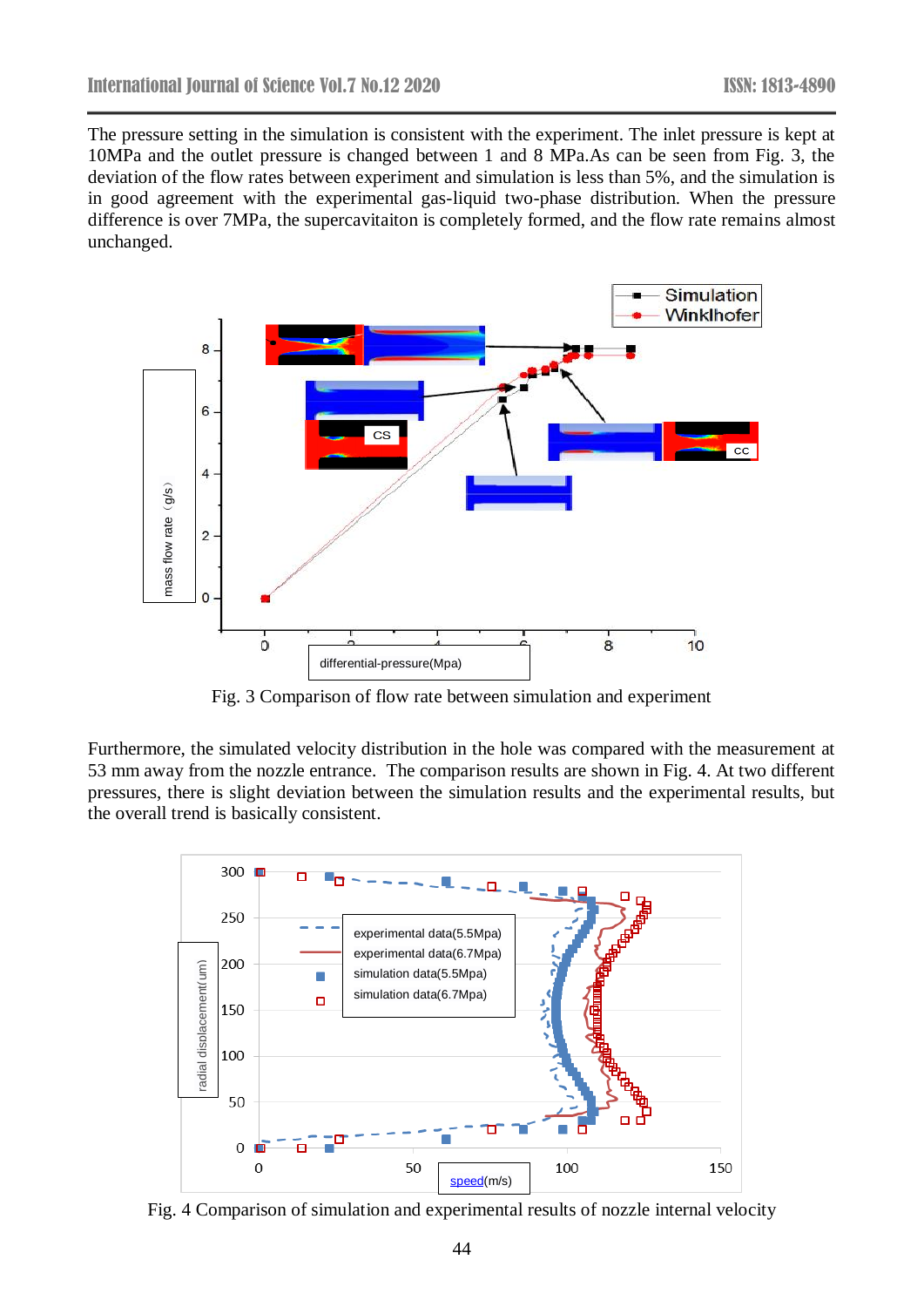In addition, it is clear that the cavitation area in the experiment is larger than that in the simulation, which may be related to the difference of fuel parameters between simulation and experiment and the selected test method is an average method. Aiming at the difference between simulation and experiment, another set of typical internal flow experiments was selected for further verification.

#### **3. Validation of cavitation model for hole structure**

In order to evaluate the influence of the selected calculation model on the characteristic scale of nozzle internal cavitation, the experimental results of Sou et al. were selected. A high-speed camera was used to capture the liquid flow in a two-dimensional transparent nozzle at low pressure. The width, length and upstream area width of the rectangular nozzle are 4.21mm, 16mm and 32mm respectively.

The model is calculated by a symmetrical model, water at 308K is selected for calculation in the simulation. The nozzle geometry model and grid are shown in Fig 5. After grid independent judgment, the number of selecting computational grids is 31000. Simulation model is the similar to Table 1.



Fig. 5 2D simulation model of sou's experiment

2D numerical simulation was carried out to analyze the gas phase volume fraction cloud map including cavitation initiation, developed cavitation and supercavitation, as shown in Fig. 4 (The Reynolds numbers corresponding to conditions A, B, C and D were 50000, 58000, 64000 and 70000, respectively).



Fig. 6 Cavitation structure in the hole of experiments and simulation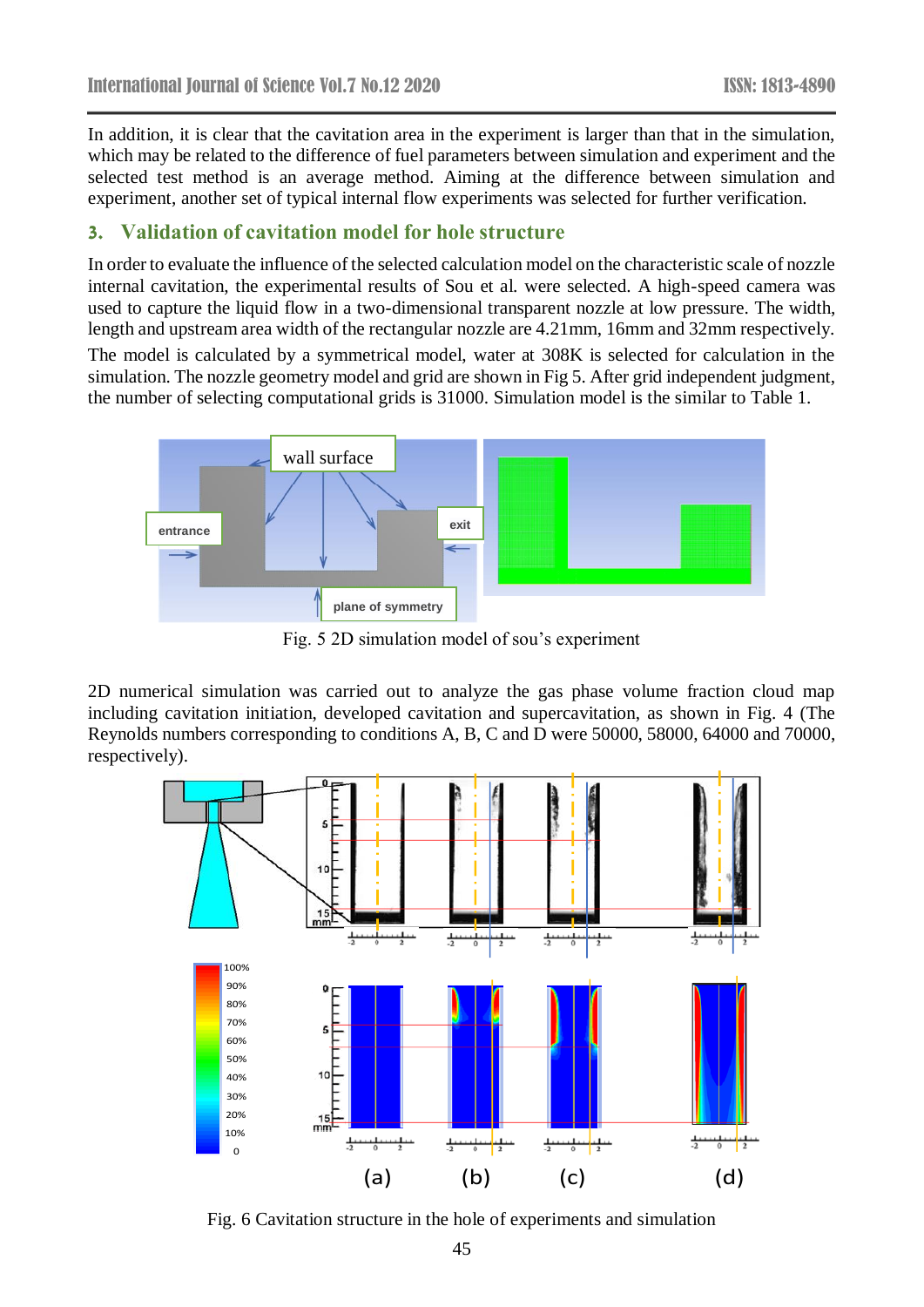In order to compare the length and width of the cavitation layer more accurately, the layer parameters are measured and compared. It can be seen that under the four experimental conditions, the simulated cavitation layer are in good agreement with the experimental results. With the increase of Reynolds number, the length of the cavitation layer increases significantly, but the maximum width of the layer remains basically unchanged. Furthermore, little changes was found for the inlet chocking area caused by the cavitation.

The method of calculating the internal flow of the nozzle is verified by parameters such as nozzle flow rate, flow velocity and cavitation structure. The results show that the simulation method can predict the occurrence and development of cavity inside the nozzle.



Fig. 7 Simulation and experimental results of the cavity layer under different experimental conditions

# **4. Simulation of Internal Flow in Nozzle of Large Low-Speed Engine**

Modern large-scale low-speed engine mostly use slide valve injector, which can effectively reduce the exhaust emission of ship engines with the reduction of sac volume. Hult et al. used the nozzle geometry of the slide valve injector, and carried out an experimental study to visualize the internal flow using a transparent real-size nozzle [8]. Based on the experimental results, previous verified internal flow simulation method was used to calculate the internal flow of the this nozzle, and compare the calculated results with the experiment. The experimental diagram, computational 2D model and grid are shown in Fig. 8. After the grid independence is judged, the number of grids is 57745.



Fig. 8 Sliding valve nozzle model and grid diagram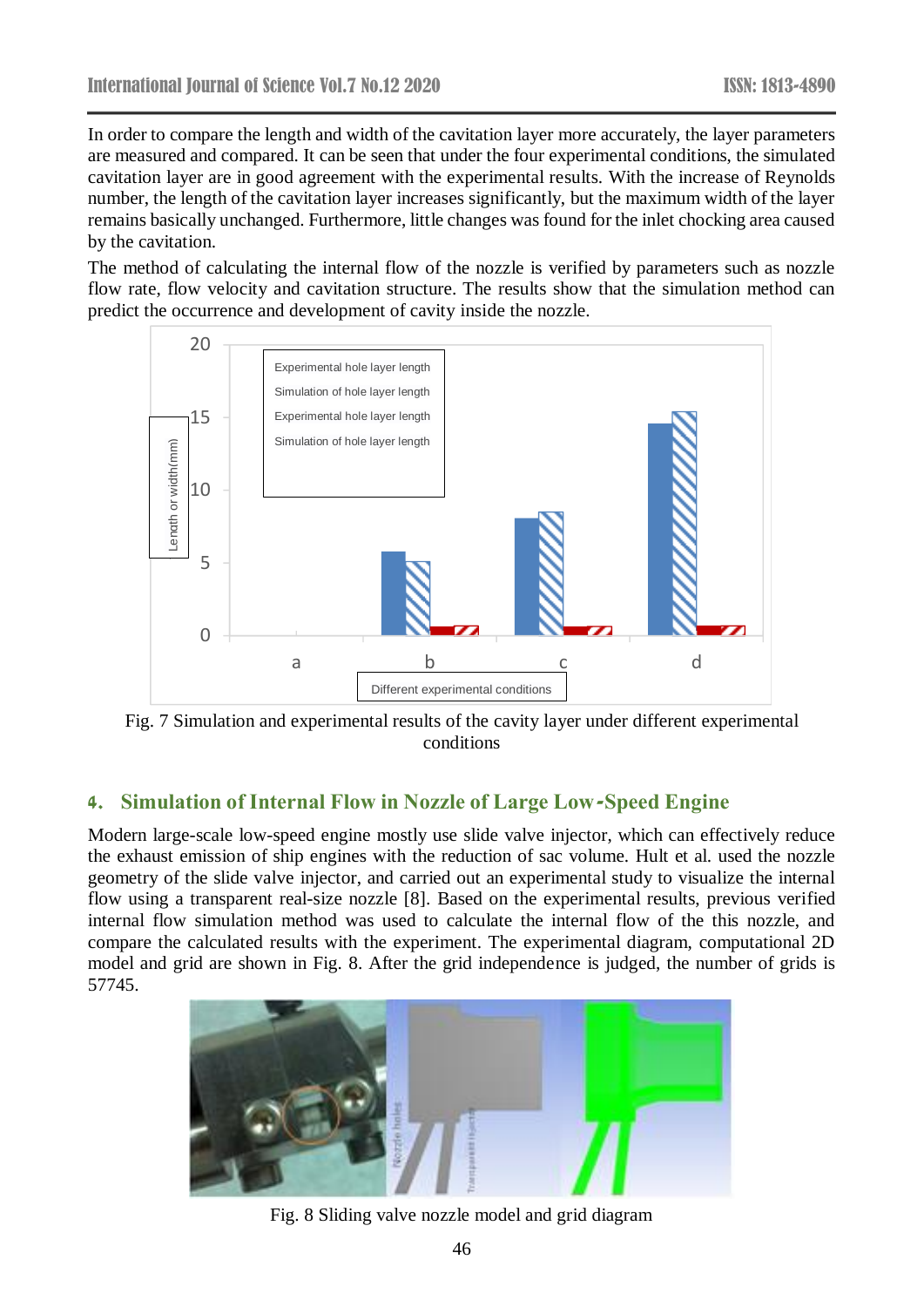#### **4.1 Comparison of Cavitation Images with Different Cavitation Numbers**

According to the pressure setting conditions in the experiment, light oil is selected as the simulation fluid (consistent with the experiment). Three different cavitation numbers (1.5, 2 and 4) are selected, as shown in Fig. 9 (a, b, and c correspond to cavitation numbers 1.5, 2 and 4 respectively). Numerical simulation results show that cavitation occurs in both nozzle holes, and the cavitation in the top and bottom nozzle holes is also generated on the left side of the nozzle hole entrance, and the cavitation strength of the bottom hole is significantly higher than that of the top hole. Compared with the experimental images, it is found that the cavitation is mainly located on the left side of the nozzle hole, and appears on both sides of the top hole entrance with greater intensity on the left side. The simulation results are in good agreement with the experimental results. When the number of cavities is 2, the cavitation intensity of the nozzle on the right side in the experiment is higher than the simulation result. This is mainly because the simulation only calculates the two-dimensional interface, and the actual nozzle inlet structure is three-dimensional. There may be deviations in the scale of the local structure, and the sac structure will significantly affect the formation of cavitation.



Fig. 9 Comparison of internal flow simulation and experimental results of dual-hole nozzle

#### **4.2 Comparison of Simulation and Experimental Results of Internal Velocity**

Hult's experiment measured the flow velocity in two nozzle holes at a distance of 0.1mm (L1) and 1.5mm (L2) from the nozzle hole (as shown by the green dotted line). The numerical simulation also compares the flow velocity distribution at the nozzle hole position 0.1mm and 1.5mm away from the nozzle entrance with the experimental data, as shown in Fig. 10.

At the L1 section, the simulation results and the experimental data are in good agreement at the nozzle entrance, and the velocity to the left wall of the top hole is slightly higher than the experimental value. It may be because the experimental PIV measurement does not have sufficient resolution to resolve the large velocity gradient at the hole wall. The prediction on the L2 section is also closer to the experimental results, and the deviation of velocity between the maximum and the left wall is also small.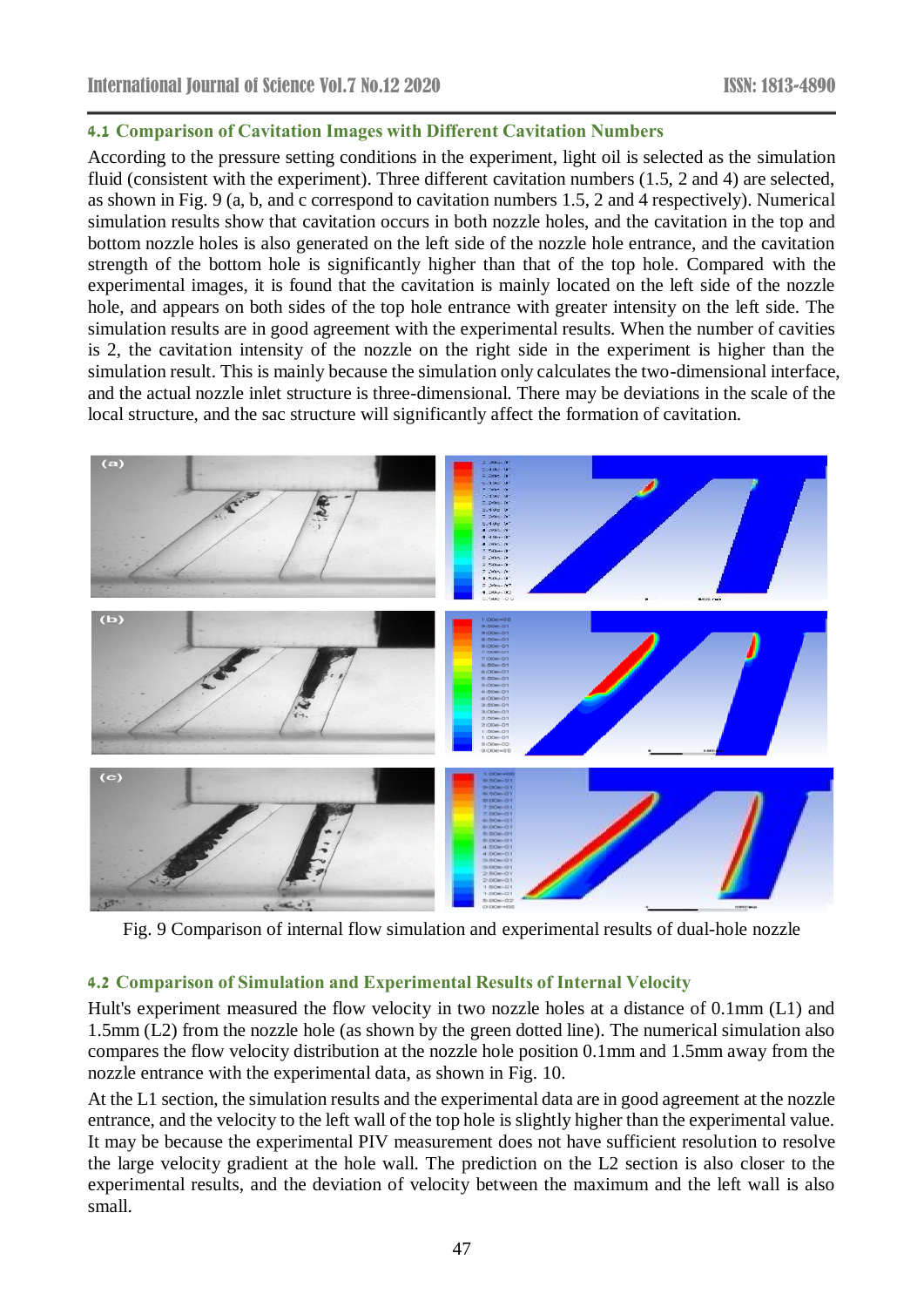In the downstream of 1.5 mm from the nozzle inlet, the maximum velocity in the numerical simulation is also consistent with the experimental results, especially the velocity change trend in the low velocity area on the left side. In summary, the simulation accurately predicts the two-phase flow characteristics inside the nozzle hole.



Fig. 10 Comparison of PIV Measurement and Simulation with the Cavitation Number of 1.3

#### **5. Conclusion**

Based on the classic nozzle internal cavitation experiment, the cavitation model and simulation method of the nozzle internal flow simulation was verified using parameters such as nozzle flow rate, nozzle velocity distribution and cavitation quantitative characteristics. On the basis of the verification model, the simulation and experimental comparison in the low-speed engine slide valve nozzle is further carried out. The main conclusions are as follows:

(1) For Winklhofer's experiment, the simulation results of SS, ZGB and Singhal cavitation models were compared, and it was found that the Singhal cavitation model had the highest agreement with the experimental results and could be used for numerical simulation.

(2) The simulation results of the nozzle flow rate, nozzle hole velocity, and cavitation characteristic size of the nozzles with different sizes are in good agreement with the experimental data, indicating that the simulation method effectively predicts nozzle cavitation.

(3) The simulation results of the internal flow of the slide valve two-hole nozzle show that with the increase of the cavitation number, the cavitation intensity continues to increase, and the thickness of the cavity layer gradually increases. The simulation results are consistent with the experimental results. The cavitation causes the asymmetric flow in the nozzle hole and the velocity on the cavitation side is reduced. The calculated velocity in the nozzle hole agrees well with the PIV measurement results. Therefore, this simulation method can be used to predict the internal flow of the slide valve nozzle of the marine low-speed engine.

#### **References**

- [1] Fu Qingyan, Shen Yin, ZHANG Jian. Study on the Emission Inventory of Air Pollutants from Ships at Shanghai Port, Journal of Safety and Environment, vol. 12 (2012), 57-64.
- [2] SCHMID A, HABCHI C, BOHBOT J, et al. Influence of in-nozzle flow on spray morphology. ILASS-Europe 2014. Bremen, Germany. 2014.
- [3] HABCHI C, GILLET N, VELGHE A, et al. On the role of Cavitation in Marine Large Diesel injector: Numerical study of nozzle orifices eccentricity proceedings of ILASS - Europe 2014, 26 th Annual Conference on Liquid Atomization and the Spray Systems, Bremen, Germany F, 2014. 2014.